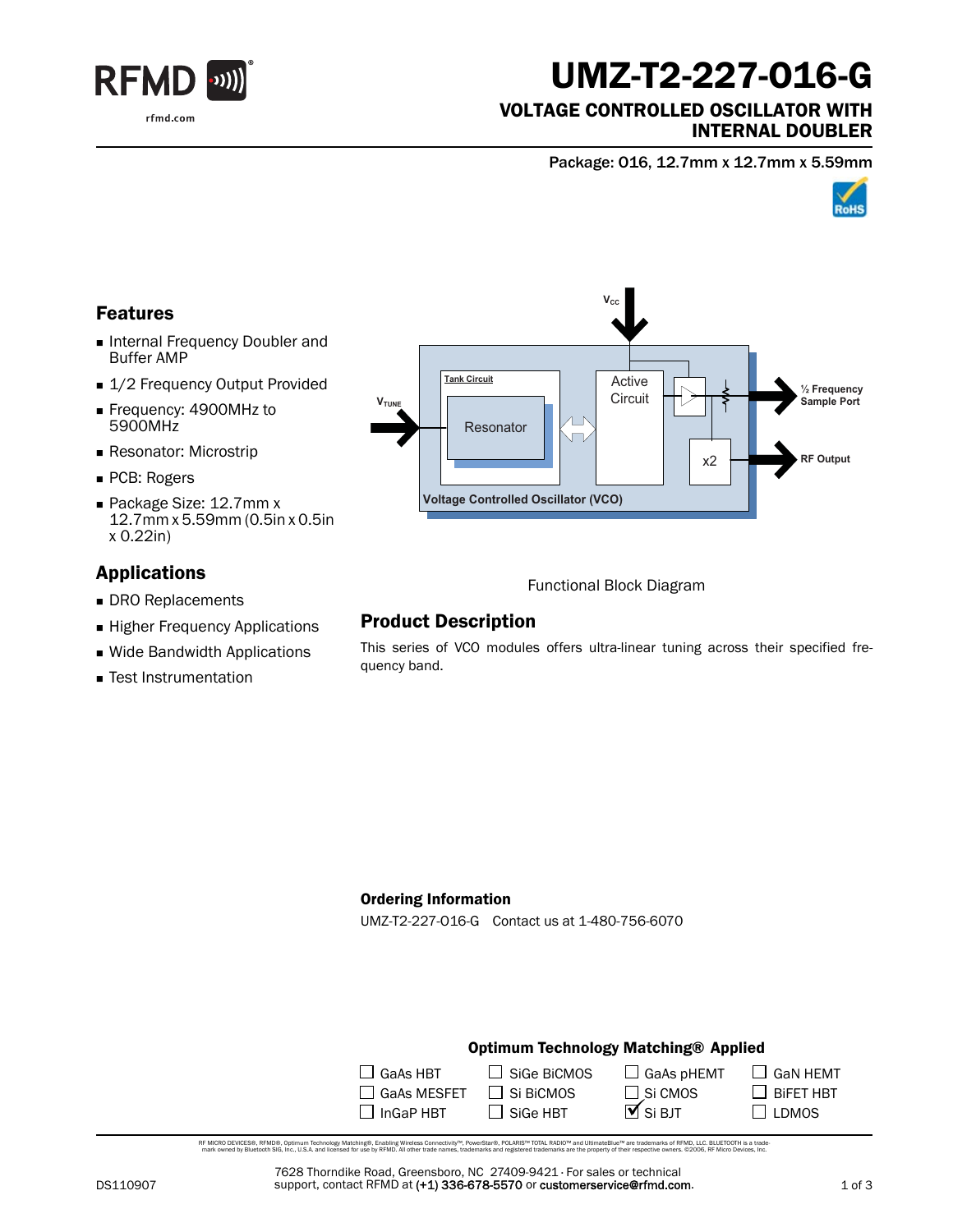## UMZ-T2-227-O16-G



#### Absolute Maximum Ratings

| <b>Parameter</b>                 | Rating          | Unit |
|----------------------------------|-----------------|------|
| Operating Ambient Temperature[1] | $-40$ to $+85$  | °C   |
| Storage Temperature              | $-55$ to $+125$ | °C   |

[1] Frequency drift: 35MHz typical, 45MHz maximum (either extreme)



#### Caution! ESD sensitive device.

Exceeding any one or a combination of the Absolute Maximum Rating conditions may<br>cause permanent damage to the device. Extended application of Absolute Maximum<br>Rating conditions to the device may reduce device reliability. tions is not implied.

The information in this publication is believed to be accurate and reliable. However, no<br>responsibility is assumed by RF Micro Devices, Inc. ("RFMD") for its use, nor for any<br>infringement of patents, or other rights of thi



RoHS (Restriction of Hazardous Substances): Compliant per EU Directive 2002/95/EC.

| Parameter                   | <b>Specification</b> |             |                |                 |                      |
|-----------------------------|----------------------|-------------|----------------|-----------------|----------------------|
|                             | Min.                 | Typ.        | Max.           | <b>Unit</b>     | <b>Condition</b>     |
| <b>Overall</b>              |                      |             |                |                 |                      |
| Frequency Range             | 4900                 |             | 5900           | <b>MHz</b>      |                      |
| <b>Tuning Voltage</b>       | 1                    |             | 11             | $V_{DC}$        |                      |
| <b>Tuning Sensitivity</b>   |                      | 120         |                | MHz/V           |                      |
| <b>Output Power</b>         | $-4$                 | $-1$        | $\overline{2}$ | dBm             |                      |
|                             | $-10$                | $-5$        | 0              | dBm             | 1/2 frequency output |
|                             | $-10$                |             |                | dB <sub>m</sub> | At $V_T = 0$         |
| <b>Output Phase Noise</b>   |                      | $-65$       | $-60$          | dBc/Hz          | 1kHz                 |
|                             |                      | $-92$       | $-87$          | dBc/Hz          | 10 <sub>kHz</sub>    |
|                             |                      | $-112$      | $-107$         | dBc/Hz          | 100 <sub>kHz</sub>   |
|                             |                      | $-132$      | $-127$         | dBc/Hz          | 1000kHz              |
|                             |                      | $-152$      | $-147$         | dBc/Hz          | 10000kHz             |
| Second Harmonic             |                      | $-18$       | $-14$          | dBc             |                      |
| <b>Frequency Pulling</b>    |                      | $\mathbf 1$ | $\overline{2}$ | MHz p-p         | At 12dBr, all phases |
| Tuning Port Capacitance     |                      | 47          |                | pF              |                      |
| <b>Modulation Bandwidth</b> |                      | 1000        |                | kHz             | 3dB BW               |
| Frequency Pushing           |                      | 5           | 10             | MHz/V           |                      |
| <b>Power Supply</b>         |                      |             |                |                 |                      |
| <b>Operating Voltage</b>    |                      | 5           |                | V               |                      |
| Supply Current              |                      | 51          |                | mA              |                      |